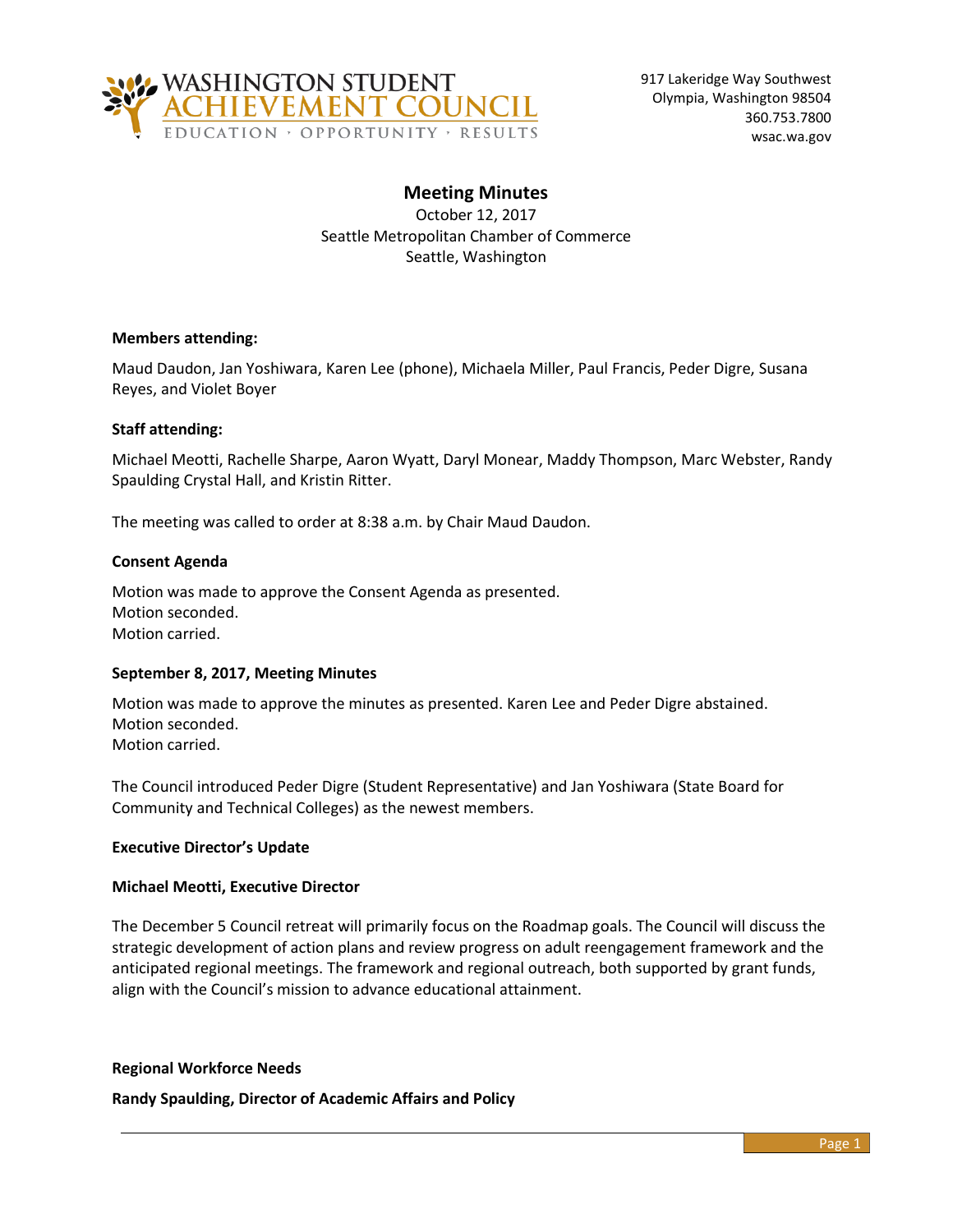The Council is developing an assessment process to analyze the need of postsecondary education in Washington, taking into account community, employer, and student needs. The Council reviewed estimated annual openings by education level and additional metrics stemming from the 2017 assessment.

# **Demarée K. Michelau, Ph.D., Vice President of Policy Analysis and Research, WICHE Christina Sedney, M.P.P., Policy Analyst, WICHE**

WICHE staff provided an overview of the organization, its approach, and methodology. The goal of the project is to gain insight into emerging economic trends, employee and employer demographics and needs, and additional indicators related to regional educational needs. WICHE's largely qualitative research included information gathered through focus groups, key informant interviews, and online surveys.

## **Discussion:**

Discussion focused on the importance of soft skills, the need to provide students with clear options for education and skills training after high school, the challenge of language barriers for some citizens, and the continued work of connecting K-12 to higher ed pathways for greater success. Balancing each of these opportunities and challenges is vital for forward progress.

# **Jenée Myers Twitchell, Special Advisor to the Deans for Postsecondary Success & Advancement, University of Washington**

The Council reviewed an analysis of education and training needs for King, Snohomish, and Pierce counties. The analysis included common themes and key differences, including institutional and regional capacity, equity gaps, and demand and supply gaps.

## **Discussion:**

Members discussed opportunities to ensure that local students, especially underserved students, are prepared for, access, and complete credentials in fields that show employer demand and provide living wages. Further discussion topics included student pathways, student loans and economic returns, performance funding versus incremental funding for high-demand degree programs, and capacity challenges.

## **Pave the Way Conference, October 19, 2017 Rachelle Sharpe, Deputy Executive Director**

The Pave the Way Conference will take place in Ellensburg on Thursday, October 19. Speakers include Lieutenant Governor Cyrus Habib, Maria Chavez, Aaron Reader, Jorge L. Baron, and our very own Jeff Charbonneau. Register at [http://www.wsac.wa.gov/pavetheway.](http://www.wsac.wa.gov/pavetheway)

# **Progress on Roadmap Goals Maddy Thompson, Director of Policy and Government Relations**

The Roadmap Progress Report, which includes an analysis of leading indicator metrics and progress on core measures, will be delivered in early December. Although some gains have been made, the state is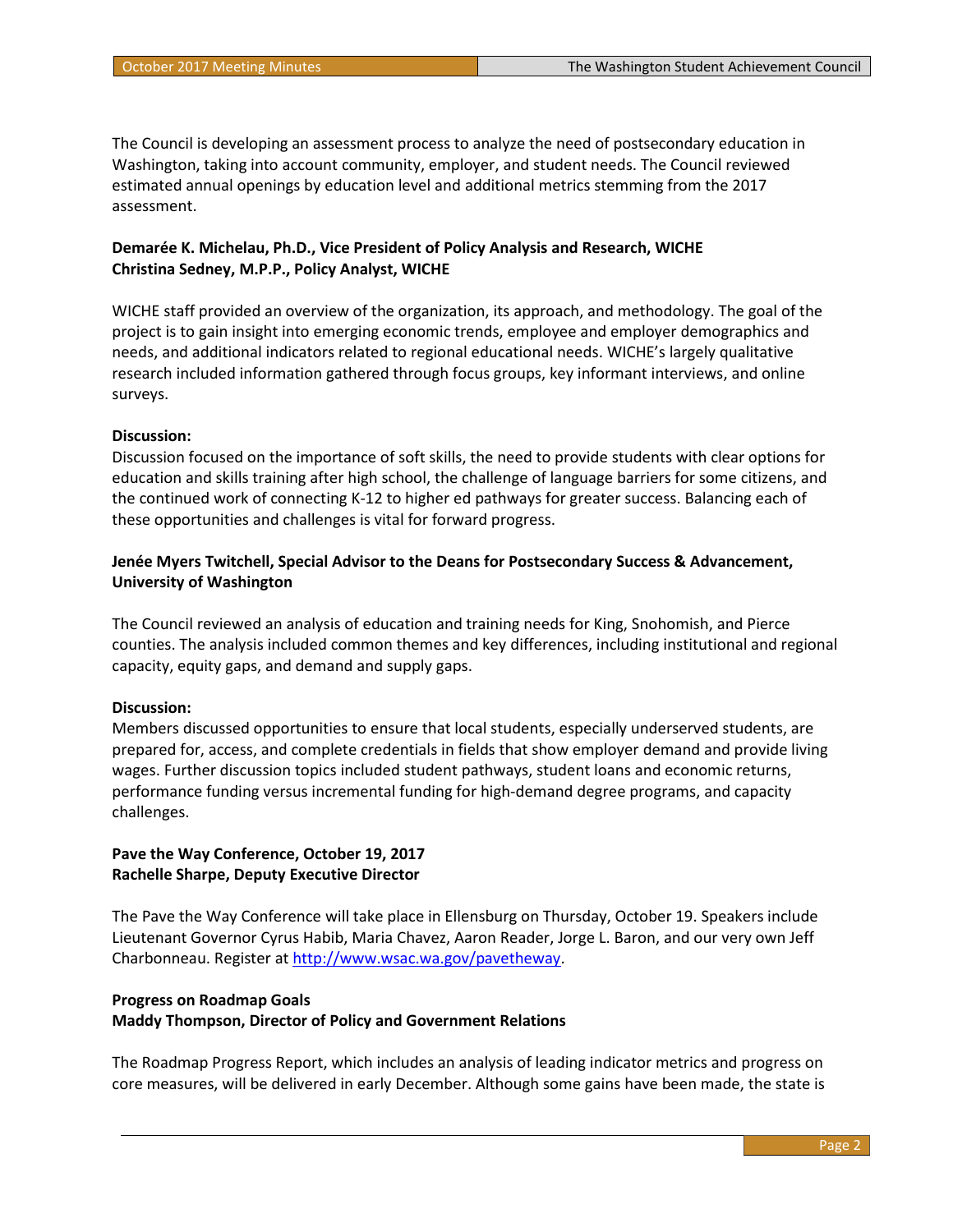not on track to meet its attainment goals by 2023. Improving readiness and affordability will help to increase completion and meet workforce demands. The report will also address the consequences of not meeting the goals.

### **Discussion:**

The Council discussed the possibility of clarifying or adding additional information on capacity and the potential to advance programs that could improve educational attainment without the need for legislation.

### **State Financial Aid Update Marc Webster, Senior Fiscal Policy Advisor**

The Council reviewed current affordability metrics and the State Need Grant's role in making college affordable. The affordability legislative agenda is centered on State Work Study, College Bound Scholarship, and State Need Grant.

### **Discussion:**

Members commended the work study program as being a great opportunity for students to learn in a field of study. There is also potential opportunity to use the positive experiences of work study employers and students during legislative session to advocate for the program. Finally, the Council talked about ways to ensure school districts promote College Bound Scholarship sign ups among students and families.

### **Sector Member Legislative Agendas**

**Paul Francis, Executive Director, Council of Presidents Violet Boyer, President & CEO, Independent Colleges of Washington Jan Yoshiwara, Executive Director, State Board for Community & Technical Colleges Michaela Miller, Deputy Superintendent, Office of Superintendent of Public Instruction**

Council members representing the sectors presented their sector's policy and budget requests for the 2018 Legislative Session, highlighting priorities that advance the state's educational attainment goals and align with the Roadmap and the 2017-19 Strategic Action Plan. The Council discussed opportunities for further collaboration.

### **Public Comment:**

**Heidi Bennett, Parent advocate and National Representative of PTA**. See addendum for comment. **Juliette Schindler Kelly, Director, Government Relations and Advocacy for College Success Foundation**, stated that Senator Palumbo is asking for input on priorities and protecting education rights for undocumented students in the areas of affordability, student rights, and workforce.

Chair Maud Daudon adjourned the meeting at 12:30 p.m.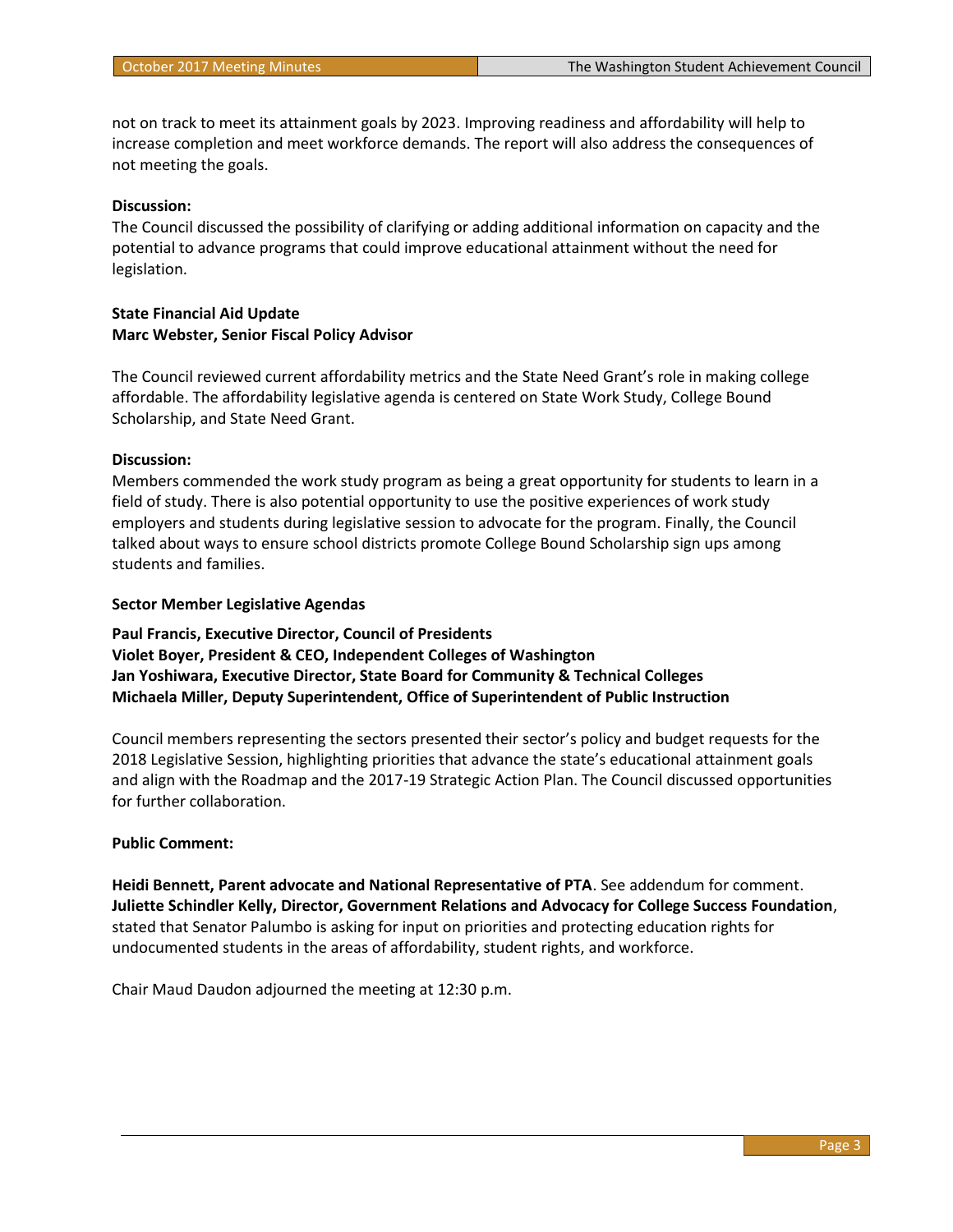# Addendum

Testimony at the WSAC Meeting 10/12/17

Thank you for continuing to present engaging and informative content on student achievement.

I'm a parent advocate, working most closely with WA State PTA and the parent of two recent high school graduates. One did Running Start, earned his AA, and after 3 applications did transfer to the UW and will graduate the this June. My other graduate is at Univ. of Victoria, BC where internships are required for graduation! And 80% of kids who do internships get job offers so it's a win/win scenario and something to consider for WA universities.

For many years I championed fully funding K-12 and have shifted my efforts to high school and postsecondary/higher education. For the last 4 years, working through WA State PTA I submitted "Increased access and affordability to High Ed" on the WA State PTA Legislative short-term platform. I'm now submitting two more legislative issues for their platform on "Dual Credit Equity & Support" and "Career Connected Learning, CTE and STEM". I'm also submitting a resolution on "Increased Access to higher ed/post-secondary degrees and certificates". These were all submitted in May and will be voted on by WA State PTA in 2 weeks.

Much of what is in these issues and the resolution dovetail with WSAC more than any other group and thank you for all the great information and resources that you provide. I do these issues and resolutions both as a teacher moment for Parents as they usually are not aware of current workforce landscape - - the forecasts, opportunities, shortages, options and cost realities. Also to advocate for these issues at the state and local levels.

In addition to educating WA State PTA parents (149,000 members), this resolution has 4 main goals:

1. Start the post-secondary commitment in high school, expand College Bound enrollments, increase dual credit options and realize the "Launch Year Act" passed in 2011. This law encourages districts to maximize the number of dual credit courses/opportunity to "Launch" their career paths in high school, also at a reduced cost. Also included is a provision for Parent and Student education – a critical component missing today. It was an "unfounded suggestion" and therefore has no real teeth.

EHS2242 has an expanded High School & Beyond Plan but no details. High School Career Counselors are a rare commodity, in Seattle there's 400 students to one HS counselor and no career counselor except for the most at-risk students. So you are right, kids and families don't know about opportunities and the 4-year college for all messaging works for many but others are left in the dark without pathway guidance.

The "Launch Year Act" is critical because it contains a parent/student education component which is so desperately needed. Parent/guardians are longing for this info as shown by PTA attendance at college nights but there is not enough info out there and getting to parents who need it the most.

- 2. Increase state funding for tuition, books, affordable housing and fund State Need Grants and expand College Bound enrollment to reach more students who now qualify in 8- 9th grades.
- 3. Support "Free Community College for All" with wrap around services, 4 states now offer free higher ed.